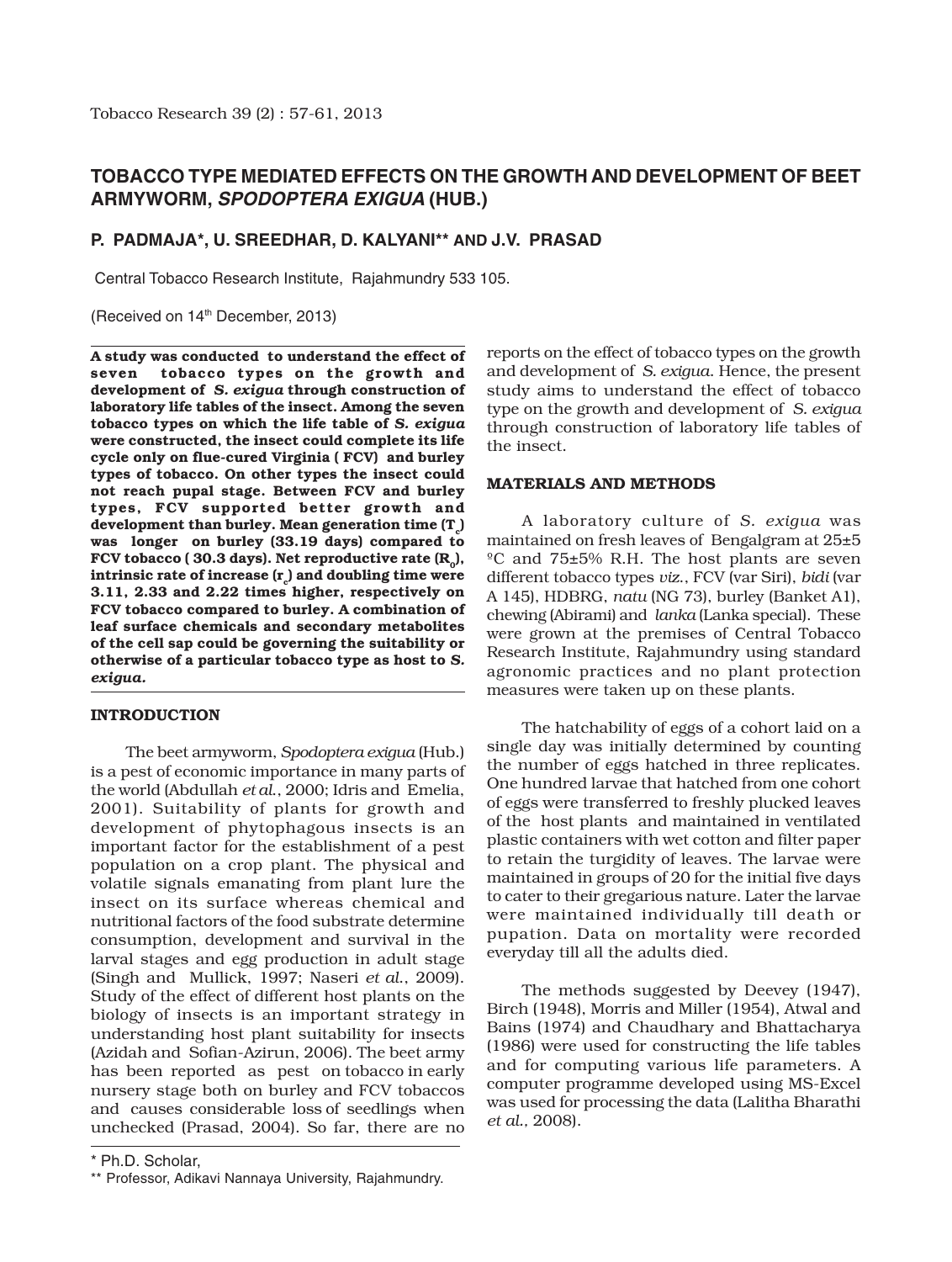#### **RESULTS AND DISCUSSION**

Among the seven tobacco types on which the life table of *S. exigua* were constructed, the insect could complete its life cycle only on flue cured Virginia (FCV) and burley types of tobacco. On other types the insect could not reach pupal stage. Between FCV and burley types, FCV supported better growth and development than burley. The insect took 39 days to complete its life cycle on burley compared to 34 days on FCV (Fig. 1 and 2). The life expectancy (ex) at the beginning of agespecific life table was 10.70 on FCV and 8.28 on burley indicating higher suitability of FCV as host compared to burley. About 85% mortality of young larvae was recorded on burley between 2nd and 10<sup>th</sup> day of the life table whereas it was 64% on burley during that period.

The immature stages and pre-oviposition period lasted 28.5 days on FCV tobacco and 31.5 days on burley (Tables 1 and 3). Female



survivorship was 0.03 on FCV and 0.01 on burley tobacco. Mean generation time (T $_{\rm c}$ ) was longer on burley (33.19 days) compared to FCV tobacco (30.3 days). Net reproductive rate  $(R_n)$ . Intrinsic rate of increase (r<sub>c</sub>) and doubling time were  $3.11, 2.33$ and 2.22 times higher respectively on FCV tobacco compared to burley.

Among the other five tobacco types on which *S. exigua* could not complete its life cycle, lowest survival of 14 days was recorded on *bidi* tobacco followed by 16, 20, 24 days on *natu*, HDBRG, *lanka* and chewing tobaccos, respectively (Fig. 3 to 7).



 $11$  $13$ 15  $17\,$  $19$  $21$ 

ect in days

Age of the in

 $20$ 

 $\theta$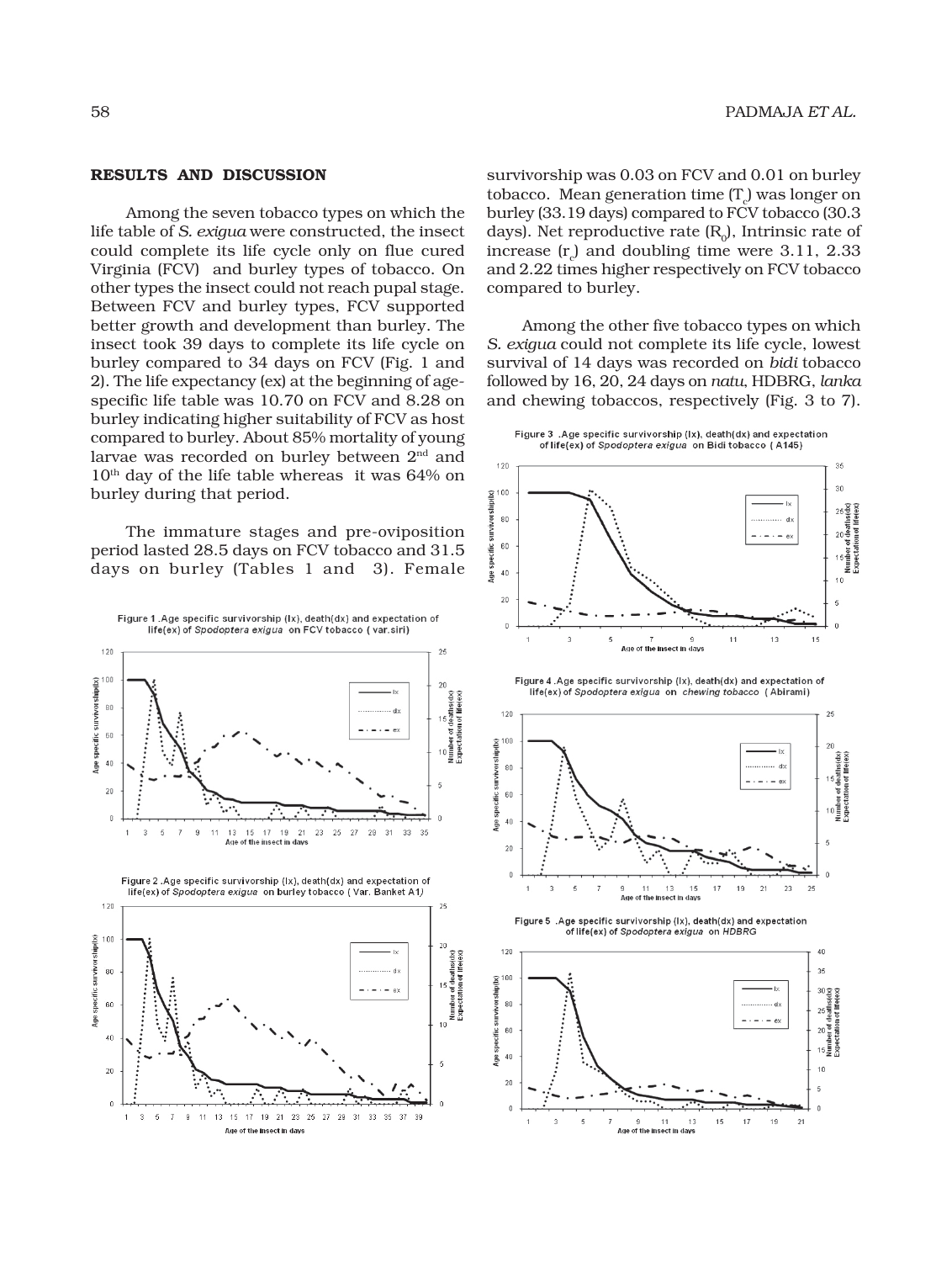

Figure 7 Age specific survivorship (lx) death(dx) and expectation of life(ex) of Spodoptera exigua on Natu (NG 73)



The lowest life expectancy (ex) of 5.33 was recorded on *bidi* followed by 5.34, 6.83, 8.08 and 9.21 on HDBRG, *natu*, chewing and *lanka* tobacco types, respectively. Mortality of early instar larvae (between  $2<sup>nd</sup>$  and  $8<sup>th</sup>$  day) accounted for steep drop in survivorship in most of these tobacco types. In a study with *S. litura*, it was observed that among different types of tobacco, *hookah* and *lanka* types supported very good growth and development whereas *natu* tobacco supported very poor growth (Lalitha Bharathi, 2008). In this study it was observed that higher levels of leaf surface waxes in *natu* tobacco could be a reason for its lower suitability as host to *S. litura.* These results are in conformity with the results of present study in which *natu* supported poor growth of *S. exigua.* Leaf surface waxes containing non-volatile hydrocarbons, cutin, wax esters, free fatty acids were in high quantities in Dark Western Fire Cured (DWFC) tobacco which is resistant to *S. litura* (Gunneswara Rao, 2004). In another study with *H. virescens,* it was observed that the larvae of this budworm initiate but fail to maintain feeding on tobacco types that have higher levels of duvanes and sucrose esters which may be due to feeding non-preference and antibiosis factors (Johnson and Severson, 1982). Shah and Chakraborty (1985) reported that tobacco GT-4, a less preferred host by *S. litura* had higher glycosides, saponins and phenylalanine, all considered to be feeding deterrents or antifeedants. Laxminarayana *et al*.

**Table 1: Life and fertility table of** *S. exigua* **on FCV tobacco (Siri)**

| <b>Pivotal</b><br>days<br>$\mathbf x$ | Age specific<br>female<br>survivorship<br>1x           | Natality rate<br>mx | <b>Net</b><br>reproductive<br>rate<br>lxmx | $1 \times m \times X$ | Value of<br>$e^{-r}x$ 1xmx<br>when $r = 0.10$ | Percent<br>contribution<br>of each<br>age group to r |
|---------------------------------------|--------------------------------------------------------|---------------------|--------------------------------------------|-----------------------|-----------------------------------------------|------------------------------------------------------|
|                                       | 0.5 to 28.5 immature stages and pre-oviposition period |                     |                                            |                       |                                               |                                                      |
| 28.5                                  | 0.03                                                   | 38                  | 1.14                                       | 32.49                 | 0.1391                                        | 13.91                                                |
| 29.5                                  | 0.03                                                   | 86                  | 2.58                                       | 76.11                 | 0.2924                                        | 29.24                                                |
| 30.5                                  | 0.03                                                   | 124                 | 3.72                                       | 113.46                | 0.3916                                        | 39.16                                                |
| 31.5                                  | 0.02                                                   | 52                  | 1.04                                       | 32.76                 | 0.1017                                        | 10.17                                                |
| 32.5                                  | 0.02                                                   | 34                  | 0.68                                       | 22.10                 | 0.0618                                        | 6.18                                                 |
| 33.5                                  | 0.01                                                   | 20                  | 0.2                                        | 6.70                  | 0.0169                                        | 1.69                                                 |
|                                       |                                                        | 354                 | 9.36                                       | 283.62                | 1.0035                                        | 100.00                                               |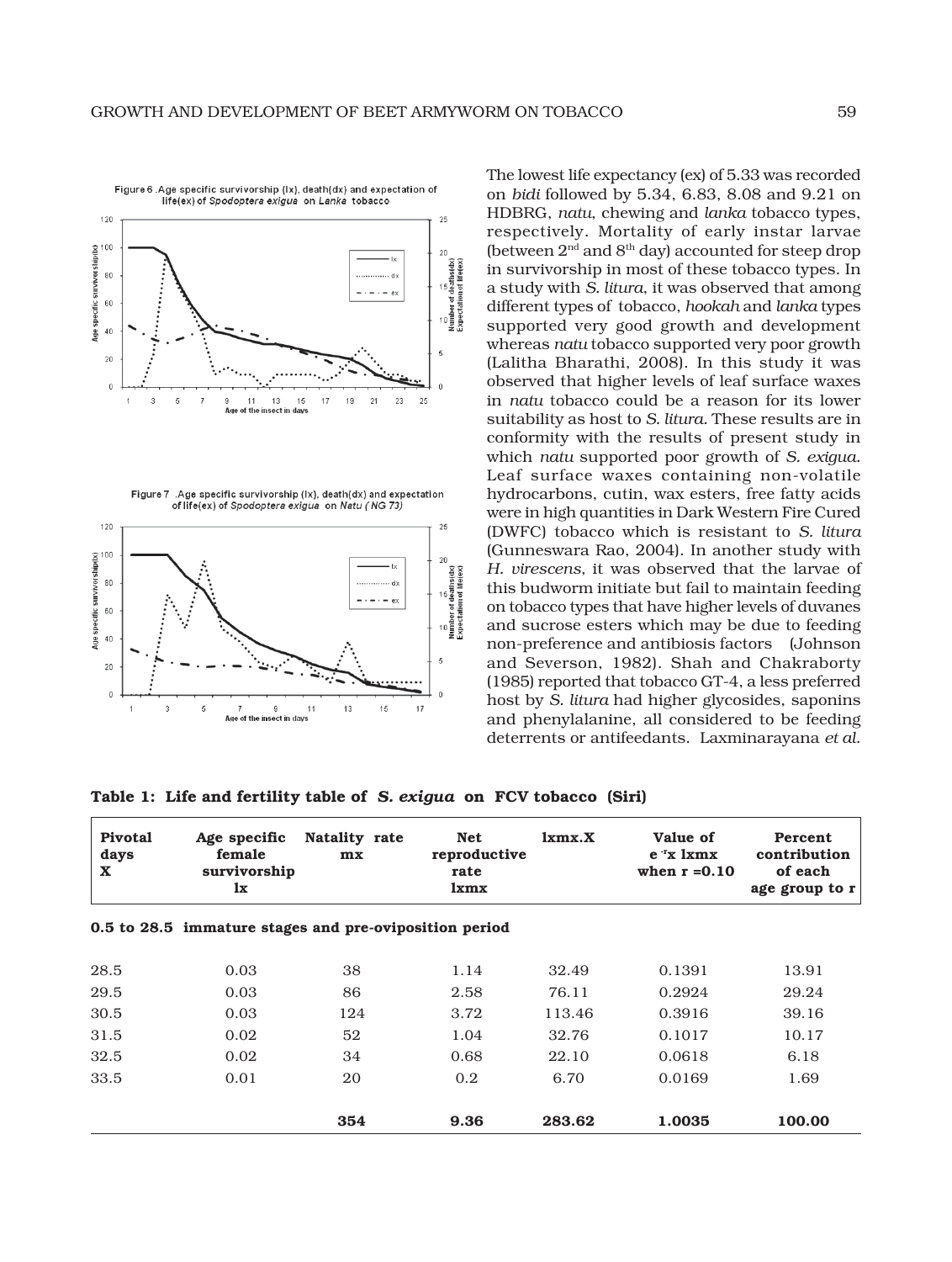| S.No           | Life parameter                                                     | <b>Value</b>          |  |
|----------------|--------------------------------------------------------------------|-----------------------|--|
| 1              | Net Reproductive Rate $(R_0)$                                      | 9.36                  |  |
| 2              | Potential fecundity (Pf)                                           | 354.00                |  |
| 3              | Intrinsic rate of increase (approximate)- $r_c$ females/female/day | 0.07                  |  |
| $\overline{4}$ | Mean generation time $(T_a)$ in days                               | 30.30                 |  |
| 5              | Finite rate of increase (ë) females/female/day                     | 1.08                  |  |
| 6              | Doubling time (DT)                                                 | 9.39                  |  |
| $\overline{7}$ | Annual rate of increase                                            | $5.01 \times 10^{11}$ |  |
| 8              | Weekly multiplication                                              | 1.68                  |  |

## **Table 2: Life parameters of** *S. exigua* **on FCV tobacco (Siri)**

**Table 3: Life and fertility table of** *S. exigua* **on burley tobacco (Banket A1)**

| <b>Pivotal</b><br>days<br>X | Age specific<br>female<br>survivorship<br>1x           | Natality rate<br>mx | <b>Net</b><br>reproductive<br>rate<br>lxmx | lmmx.X | Value of<br>$e^{-r}x$ 1xmx<br>when $r = 0.10$ | Percent<br>contribution<br>of each<br>age group to r |
|-----------------------------|--------------------------------------------------------|---------------------|--------------------------------------------|--------|-----------------------------------------------|------------------------------------------------------|
|                             | 0.5 to 31.5 immature stages and pre-oviposition period |                     |                                            |        |                                               |                                                      |
| 31.5                        | 0.01                                                   | 35                  | 0.35                                       | 11.03  | 0.1230                                        | 12.30                                                |
| 32.5                        | 0.01                                                   | 86                  | 0.86                                       | 27.95  | 0.2924                                        | 29.24                                                |
| 33.5                        | 0.01                                                   | 116                 | 1.16                                       | 38.86  | 0.3815                                        | 38.15                                                |
| 34.5                        | 0.01                                                   | 64                  | 0.64                                       | 22.08  | 0.2036                                        | 20.36                                                |
|                             |                                                        | 301                 | 3.01                                       | 99.92  | 1.0005                                        | 100.00                                               |

## **Table 4: Life parameters of** *S. exigua* **on burley tobacco (Banket A1)**

| S.No           | Life parameter                                                     | Value         |  |
|----------------|--------------------------------------------------------------------|---------------|--|
| 1              | Net Reproductive Rate $(R_0)$                                      | 3.01          |  |
| $\overline{2}$ | Potential fecundity (Pf)                                           | 301.00        |  |
| 3              | Intrinsic rate of increase (approximate)- $r_c$ females/female/day | 0.03          |  |
| $\overline{4}$ | Mean generation time $(Tc)$ in days                                | 33.19         |  |
| 5              | Finite rate of increase (ë) female/female/day                      | 1.03          |  |
| 6              | Doubling time (DT)                                                 | 20.88         |  |
| $\overline{7}$ | Annual rate of increase                                            | $1.83x10^{5}$ |  |
| 8              | Weekly multiplication                                              | 1.26          |  |